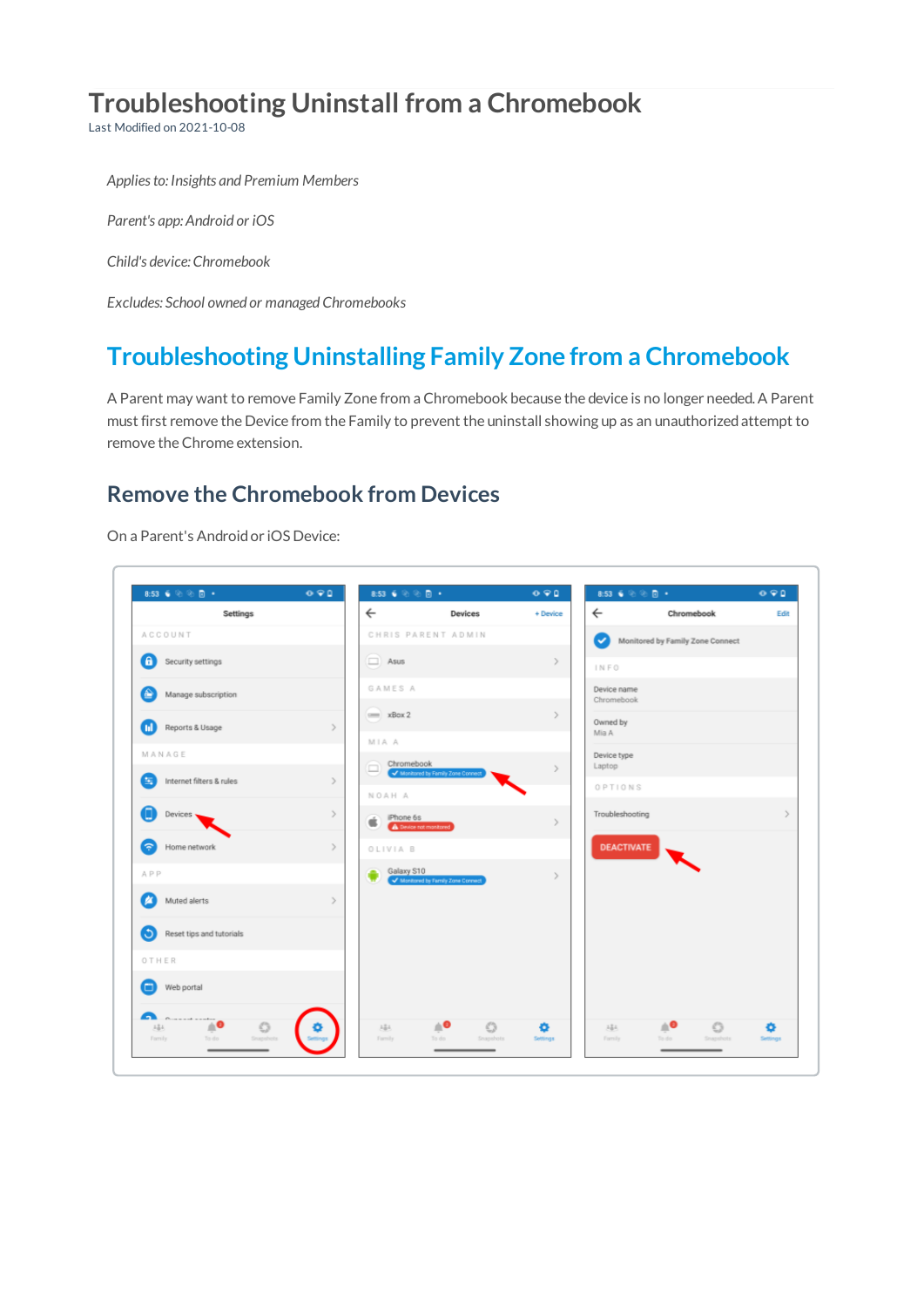

- 1. Sign in to Family Zone as a Parent
- 2. In Settings, tap Devices
- 3. Tap on theChromebook
- 4. Tap DEACTIVATE
- 5. At the Deactivate confirmation window,tap CONTINUE

This turns off Family Zone, but remembers the Device if youreinstall Family Zone

- 6. Tap Remove device
- 7. At the Remove Chromebook confirmation windows, tap REMOVE Family Zone will erase theChromebook data from the Devices

Youcan close the Family Zone app.

### **Uninstall the Chrome Extension**

On your Child's Chromebook: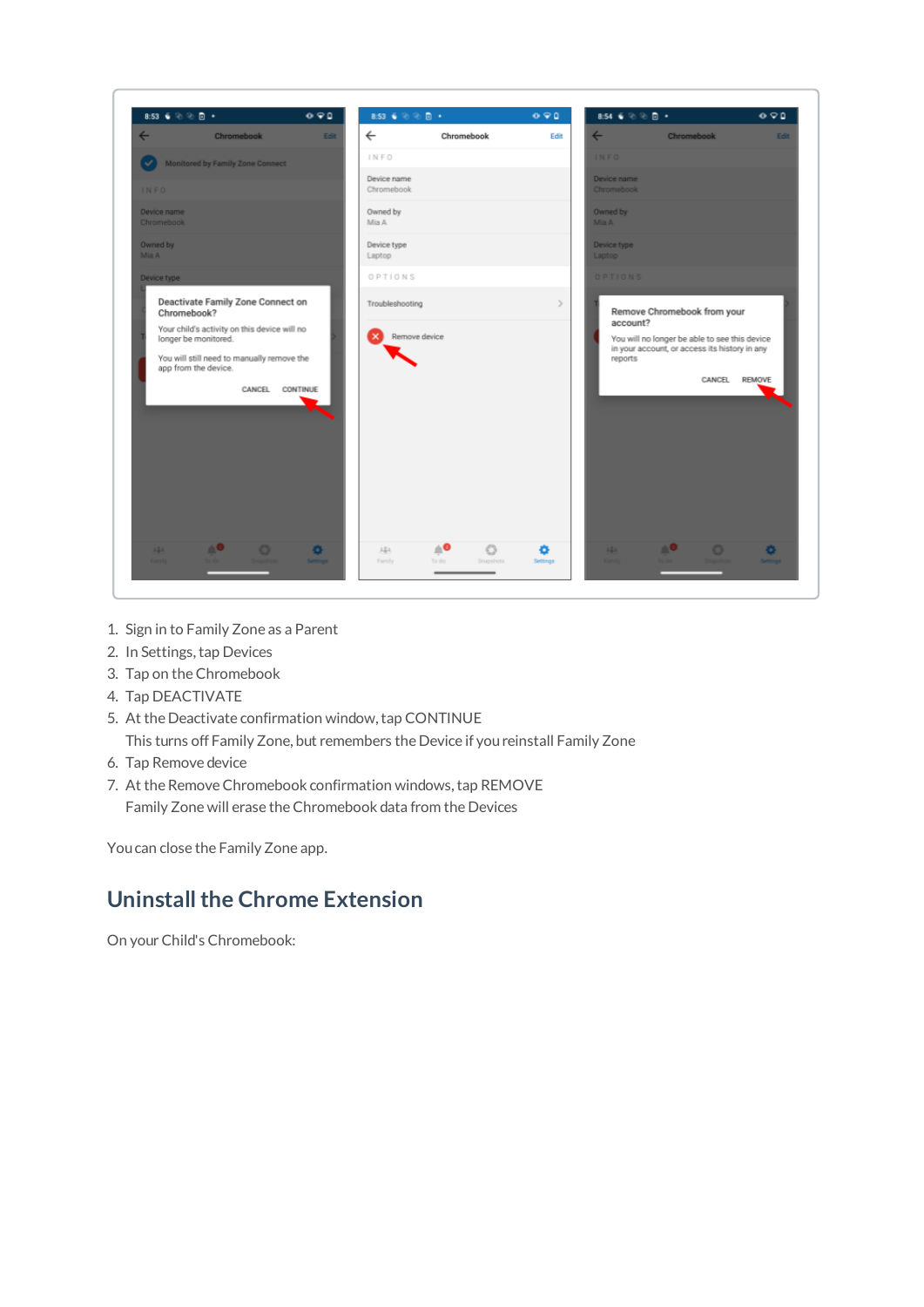

- 1. In theChrome browser, click the small puzzle icon
- 2. Click Manage extensions
- 3. At Family Zone, tap Remove
- 4. At the Remove Family Zone confirmation window,tap Remove
- 5. Close the browser window
	- Power off and restart the Chromebook to clear currently open activity

Youare done if youare keeping this Chromebook. Ifthis Chromebook is going to another Family or is going to be recycled, we recommendyoutake the optional steps below.

#### **Optional Factory Reset of a Chromebook**

Google provides tools to clear all of your Child's data off of the Chromebook.

Sign out of the ChromeOS in your Google Account or your Child's Google Account to remove your ownership data.

https://support.google.com/accounts/answer/3067630

Erase all data andgo back to a Factory Reset with the Google Powerwash function.

https://support.google.com/chromebook/answer/183084

## **My issue still isn't resolved, what do I do next?**

We are here to help. Sign in to your**Connect App** as a Parent. Go to **Settings > Support center**

If youdon't have the **Connect App**

Get into a live chat from our website https://www.familyzone.com/